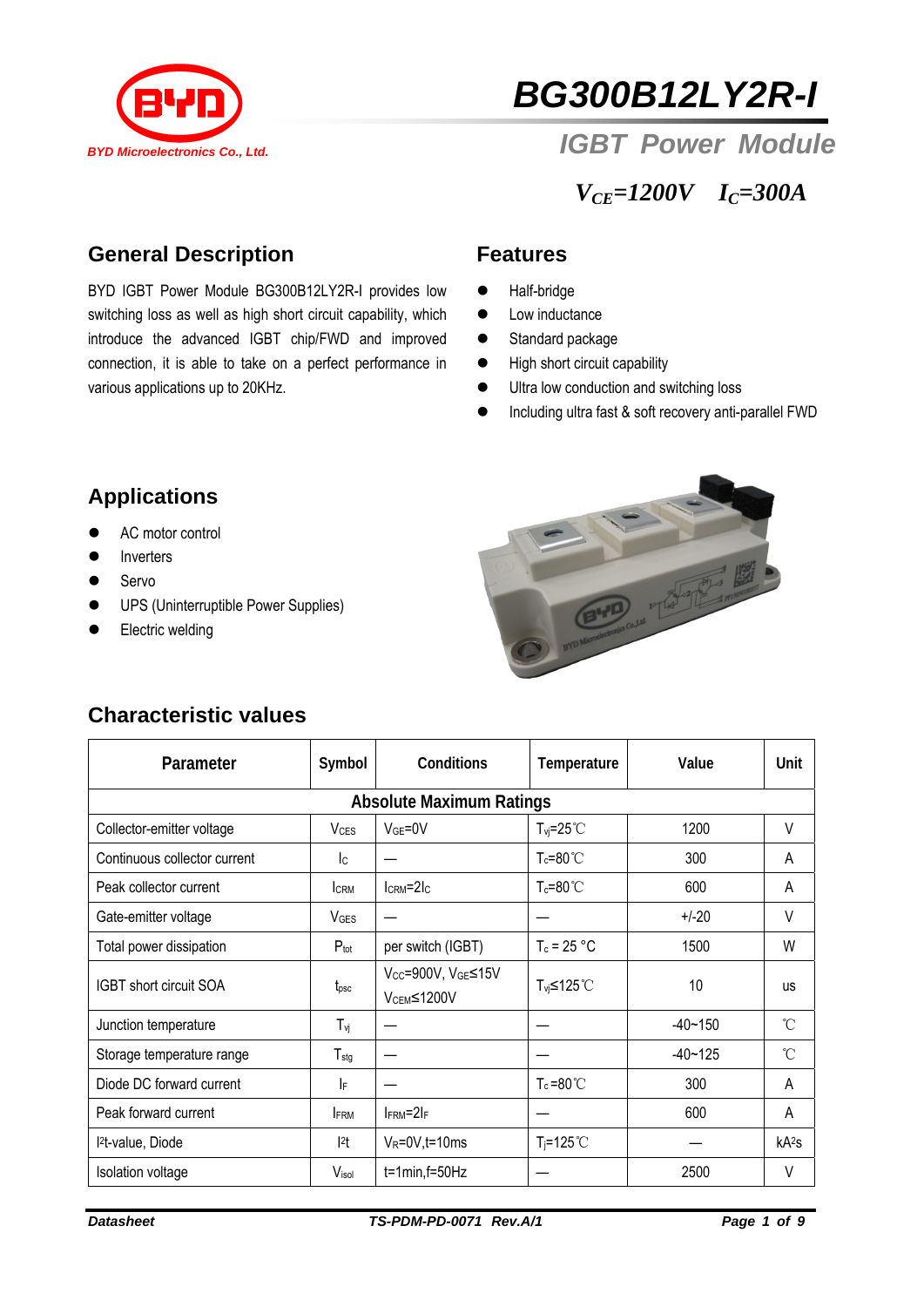*BG300B12LY2R-I BYD Microelectronics Co., Ltd.*

| Parameter                                  | Symbol              | Conditions                                                                                                                            | Temperature                    | Value                    |      |                          | Unit      |  |  |
|--------------------------------------------|---------------------|---------------------------------------------------------------------------------------------------------------------------------------|--------------------------------|--------------------------|------|--------------------------|-----------|--|--|
| <b>Characteristics</b>                     |                     |                                                                                                                                       |                                |                          |      |                          |           |  |  |
| <b>IGBT</b>                                |                     |                                                                                                                                       |                                | min.                     | typ. | max.                     |           |  |  |
| Gate-emitter threshold voltage             | V <sub>GE(th)</sub> | $VGE=VCE$                                                                                                                             | $T_{vi} = 25^{\circ}$ C        | 5.0                      | 5.8  | 6.5                      | V         |  |  |
| Collector-emitter cut-off current          | $l_{\text{CES}}$    | $V_{CE}$ =1200V, $V_{GE}$ =0V                                                                                                         | $T_{\text{vj}}=25^{\circ}C$    |                          |      | 0.2                      | mA        |  |  |
|                                            |                     |                                                                                                                                       | $T_{vj} = 125°C$               |                          |      |                          | mA        |  |  |
| Gate-emitter cut-off current               | <b>I</b> GES        | $V_{CE}$ =0V, $V_{GE}$ = $\pm$ 20V,                                                                                                   | $T_{vi} = 25^{\circ}$          | $-400$                   | —    | 400                      | nA        |  |  |
| Collector-emitter<br>saturation voltage    | VCE(sat)            | Ic=300A, VGE=15V                                                                                                                      | $T_{\text{vj}}=25^{\circ}C$    | —                        | 2.0  |                          | V         |  |  |
|                                            |                     |                                                                                                                                       | $T_{\text{vj}}$ =125°C         |                          | 2.2  |                          | V         |  |  |
| Integrated gate resistor                   | RGint               | —                                                                                                                                     | $T_{\text{vj}}=25^{\circ}C$    |                          | 2.5  |                          | Ω         |  |  |
| Input capacitance                          | $C$ ies             | $V_{CE} = 25V$ , $V_{GE} = 0V$ ,<br>$f = 1$ MHz                                                                                       | $T_{\text{vj}}=25^{\circ}C$    |                          | 18.6 |                          | nF        |  |  |
| Output capacitance                         | C <sub>oes</sub>    |                                                                                                                                       |                                | —                        | 1.16 |                          | nF        |  |  |
| Reverse transfer capacitance               | Cres                |                                                                                                                                       |                                |                          | 1.02 |                          | nF        |  |  |
| Turn-on delay time                         |                     |                                                                                                                                       | $T_{\text{vj}}=25^{\circ}C$    | —                        | 920  |                          | ns        |  |  |
|                                            | $t_{d(on)}$         |                                                                                                                                       | $T_{vi} = 125^{\circ}$ C       | $\overline{\phantom{0}}$ | 1000 |                          | ns        |  |  |
| Rise time                                  | $t_{\sf r}$         | $V_{CC} = 600V$ , Ic=300A,<br>$R_{\text{Gon}} = R_{\text{Goff}} = 15 \Omega$ ,<br>$VGE=±15V,$<br>$L\sigma = 80nH$ ,<br>Inductive load | $T_{vi} = 25^{\circ}$ C        |                          | 200  |                          | ns        |  |  |
|                                            |                     |                                                                                                                                       | $T_{vi} = 125^{\circ}$         | —                        | 230  |                          | ns        |  |  |
| Turn-off delay time                        | $t_{d(off)}$        |                                                                                                                                       | $T_{\text{vj}}=25^{\circ}C$    |                          | 1050 |                          | ns        |  |  |
|                                            |                     |                                                                                                                                       | $T_{\text{vj}}$ =125°C         | —                        | 1280 |                          | ns        |  |  |
| Fall time                                  | t                   |                                                                                                                                       | $T_{vi} = 25^{\circ}$          |                          | 100  |                          | ns        |  |  |
|                                            |                     |                                                                                                                                       | $T_{\text{vj}}$ =125°C         |                          | 110  |                          | ns        |  |  |
| Energy dissipation during turn-on<br>time  | $E_{on}$            | Vcc=600V, Ic=300A,<br>$R_{\text{GON}} = 15\Omega$ ,<br>VGE=+15V, Lσ=80nH,<br>inductive load                                           | $T_{\text{vj}}=25^{\circ}C$    |                          | 80   |                          | mJ        |  |  |
|                                            |                     |                                                                                                                                       | $T_{vi} = 125^{\circ}$ C       |                          | 98   |                          | mJ        |  |  |
| Energy dissipation during turn-off<br>time | $E_{off}$           | $V_{CC} = 600V,$ Ic=300A,<br>$R_{Goff} = 15\Omega$ , $V_{GE} = -15V$<br>$L\sigma = 80nH,$<br>Inductive load                           | $T_{vi} = 25^{\circ}$ C        |                          | 34   |                          | mJ        |  |  |
|                                            |                     |                                                                                                                                       | $T_{vi} = 125^{\circ}$ C       |                          | 38   |                          | mJ        |  |  |
| <b>Diode</b>                               |                     |                                                                                                                                       |                                | min.                     | typ. | max.                     |           |  |  |
| Forward voltage                            | $V_F$               | $I_F = 300A$                                                                                                                          | $T_{vi} = 25^{\circ}$ C        |                          | 1.7  |                          | V         |  |  |
|                                            |                     |                                                                                                                                       | $T_{\text{vj}}$ =125°C         | —                        | 1.7  |                          | V         |  |  |
| Peak reverse recovery current              | <b>IRR</b>          | $I_F = 300A, V_R = 600V,$<br>$di$ F/dt=1200A/us                                                                                       | $T_{vj} = 125^{\circ}$ C       | —                        | 150  |                          | A         |  |  |
| Recovered charge                           | $Q_{rr}$            |                                                                                                                                       | $T_{vi} = 125^{\circ}$ C       |                          | 44   |                          | <b>uC</b> |  |  |
| Reverse recovery time                      | $t_{rr}$            |                                                                                                                                       | $T_{vi} = 125^{\circ}$ C       | —                        | 640  | $\overline{\phantom{0}}$ | ns        |  |  |
| Reverse recovery energy                    | Erec                |                                                                                                                                       | $T_{\text{vj}} = 125^{\circ}C$ | —                        | 12   |                          | mJ        |  |  |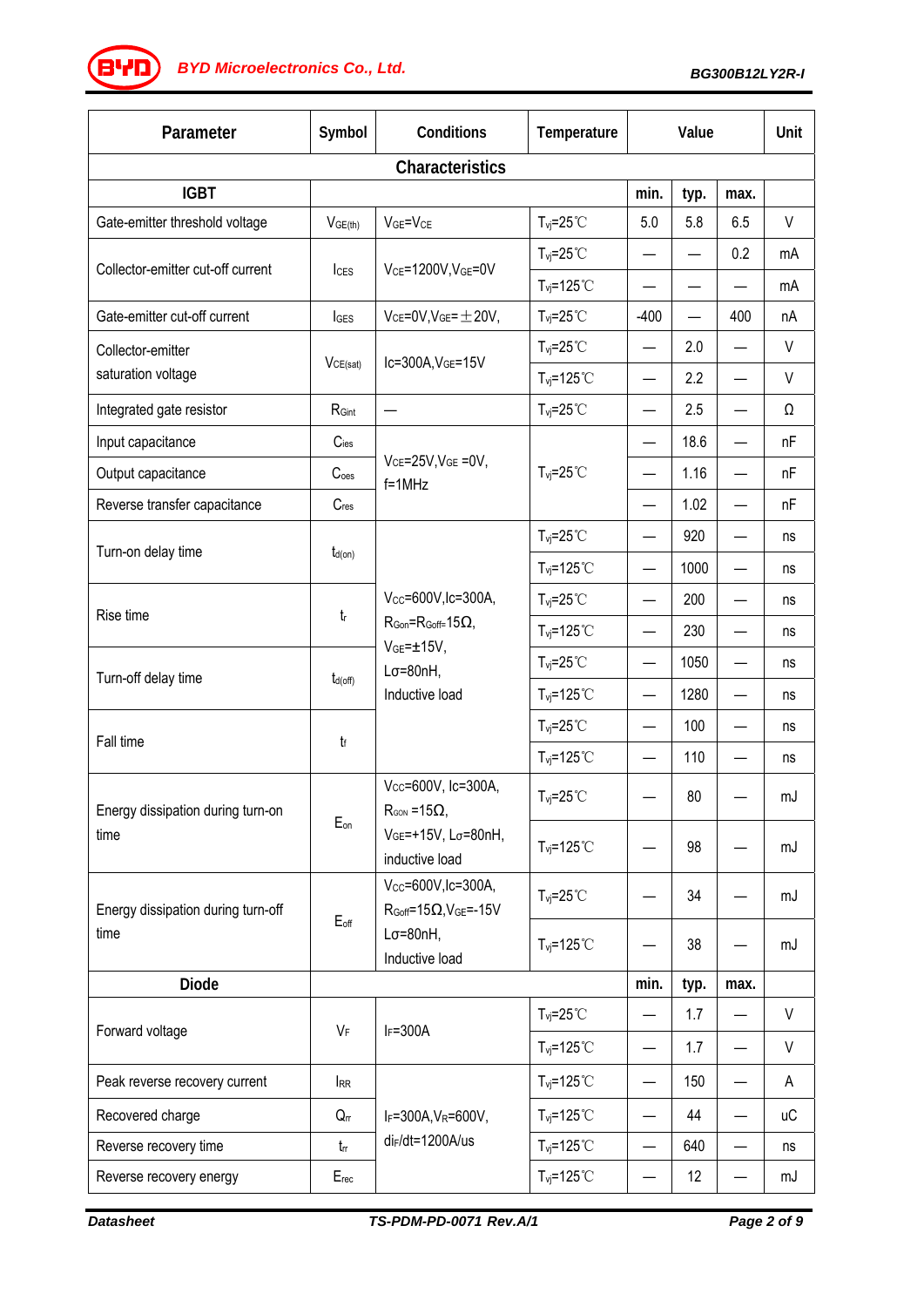*BG300B12LY2R-I BYD Microelectronics Co., Ltd.*

| Parameter                                    | Symbol        | Conditions                                    |                | min.            | typ. | max | Unit |  |  |
|----------------------------------------------|---------------|-----------------------------------------------|----------------|-----------------|------|-----|------|--|--|
| <b>Thermal-Mechanical Specifications</b>     |               |                                               |                |                 |      |     |      |  |  |
| IGBT thermal resistance<br>junction to case  | $R_{th(j-c)}$ | per IGBT                                      |                |                 | 0.10 |     | K/W  |  |  |
| Diode thermal resistance junction to<br>case | $R_{th(j-c)}$ | per diode                                     |                |                 | 0.12 |     | K/W  |  |  |
| Thermal resistance case to<br>heat-sink      | $R_{th(c-s)}$ | per module                                    |                |                 | 0.03 |     | K/W  |  |  |
| Dimensions                                   | LxWxH         | Typical, see outline drawing                  |                | 106.4×61.4×31.5 |      | mm  |      |  |  |
| Clearance distance in air                    | da            | according to IEC<br>60664-1 and EN<br>50124-1 | Term. to base: |                 | 28.3 |     |      |  |  |
|                                              |               |                                               | Term. to term: |                 | 6.0  |     | mm   |  |  |
| Surface creepage distance                    | ds            | according to IEC<br>60664-1 and EN<br>50124-1 | Term. to base: |                 | 24   |     | mm   |  |  |
|                                              |               |                                               | Term. to term: |                 | 14   |     |      |  |  |
| Mass                                         | m             |                                               |                |                 | 320  |     | g    |  |  |

Thermal and mechanical properties according to IEC 60747 – 15

Electrical characteristics according to IEC 60747 – 9

Specification according to the valid application note.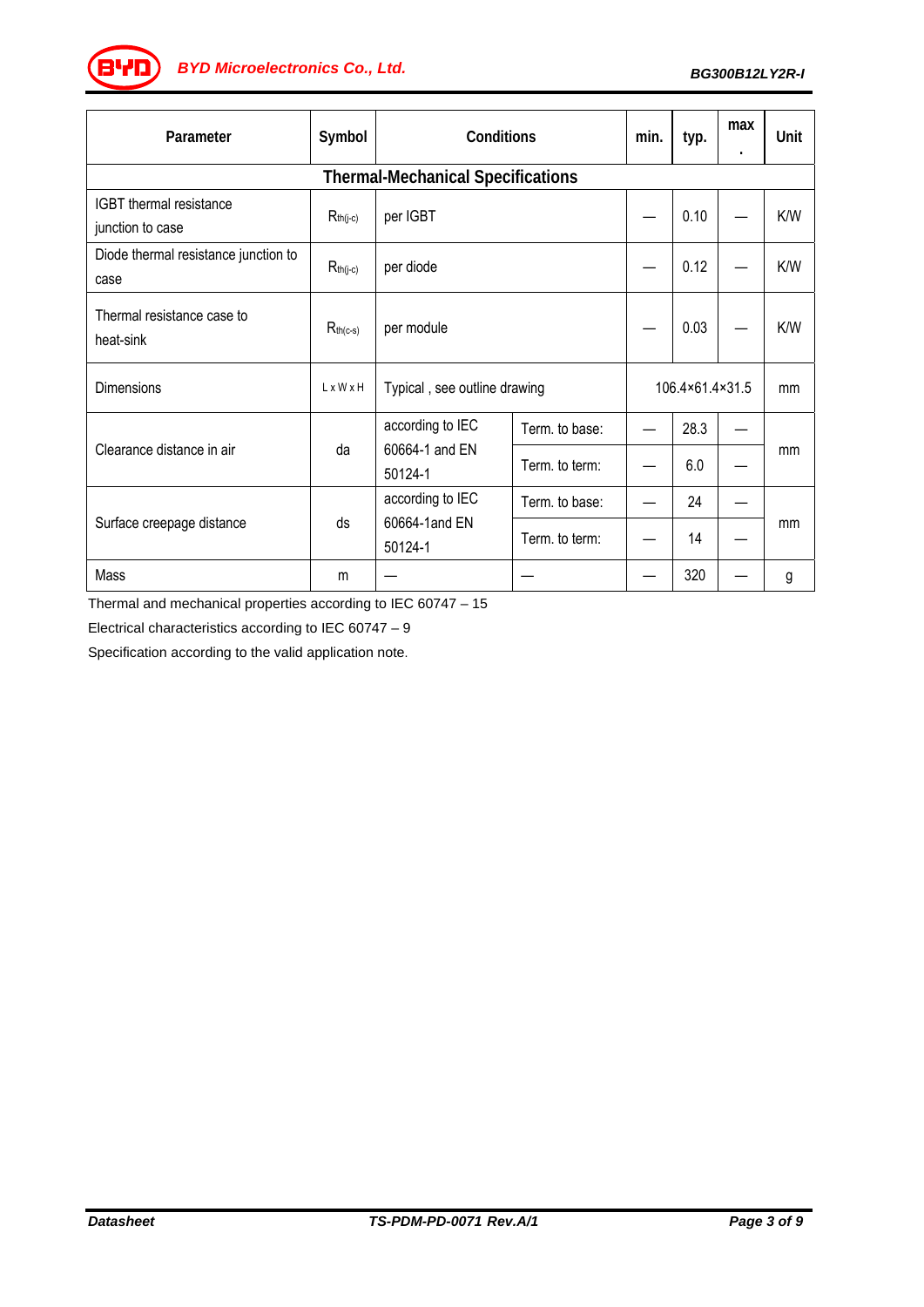## **Characterization curves**











Fig.3 Typ. Output Characteristics Fig.4 Switching Loss vs. Collector Current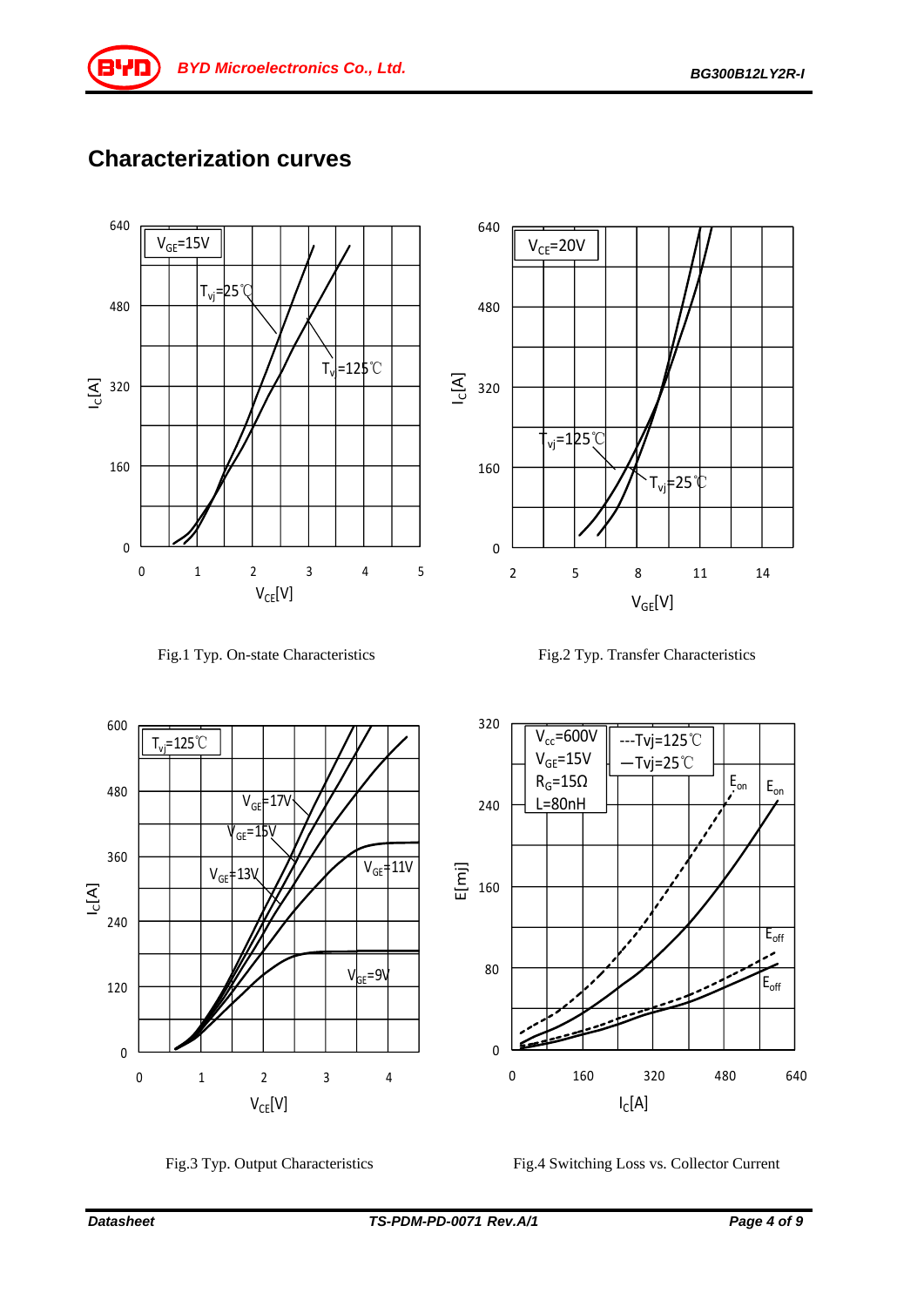

Fig.5 Typ. Reverse Recovery Characteristics Fig.6 Switching Loss vs. Gate Resistor



Fig.7 Typ. Switching Times vs. I<sub>c</sub> Fig.8 Typ. Switching Times vs. Gate Resistor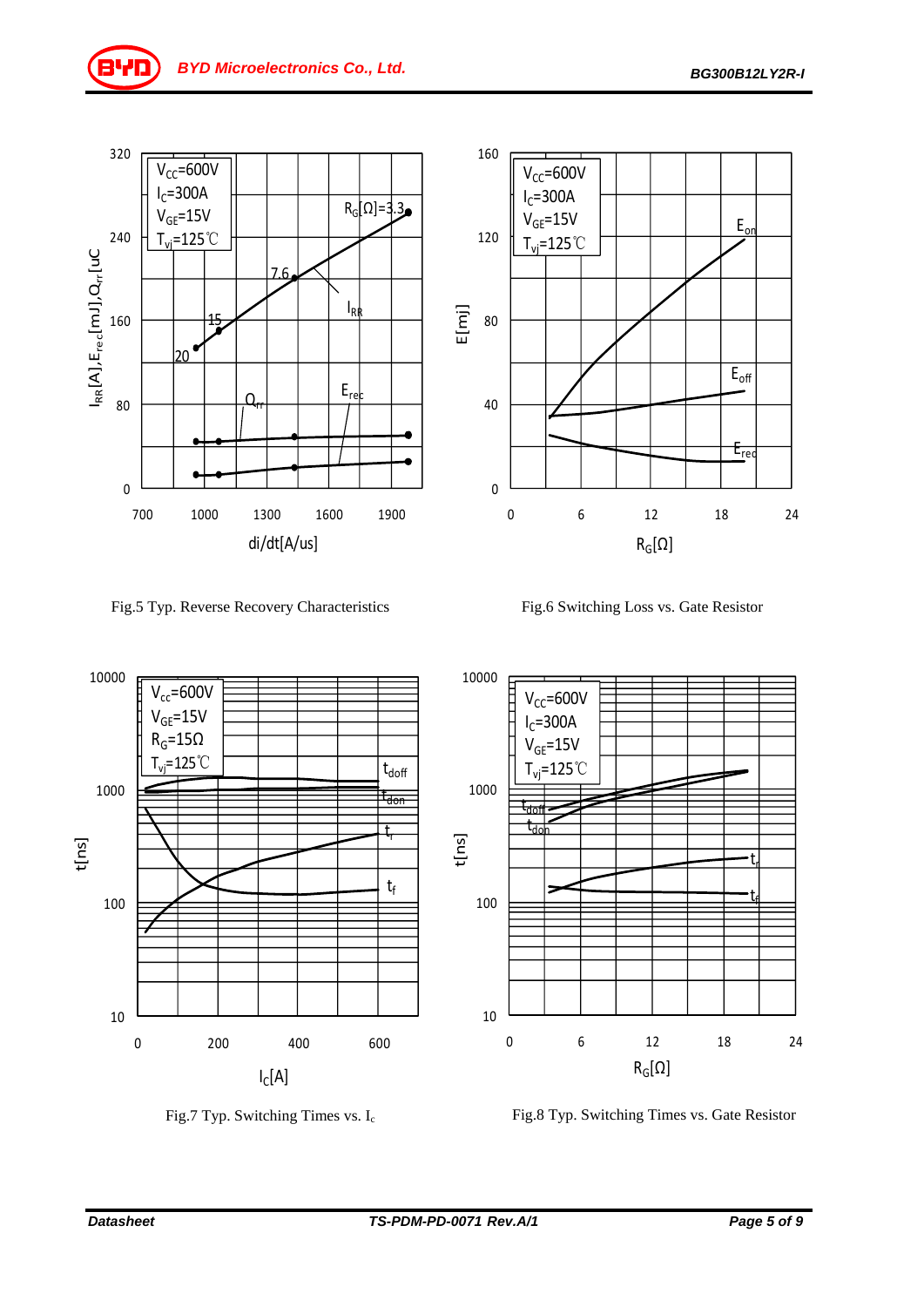





0 160 320 480 640

‐‐‐Tvj=125℃ —Tvj=25℃

 $I_F[A]$ 

0

8

16

 $E_{rec}[m]$ 

24

32

 $V_{cc} = 600V$  $V_{GE}$ =15V  $R_G = 15\Omega$ 







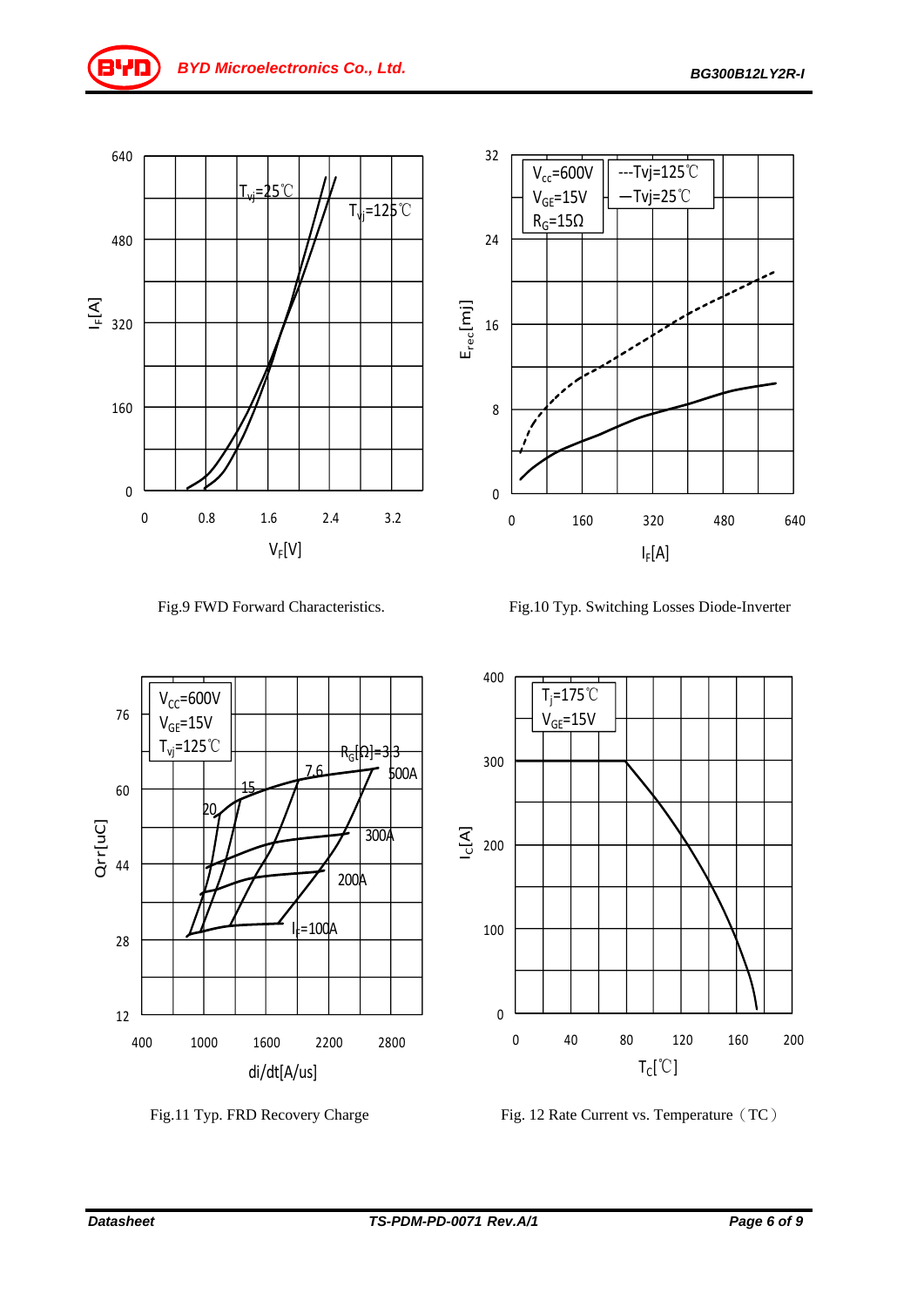



Fig.13 Typ. Gate Charge Characteristics Fig.14 Capacitances vs. Collector-Emitter Voltage



Fig.15 Reverse Bias Safe Operating Area (RBSOA) Fig.16 Typ. Transient Thermal Impedance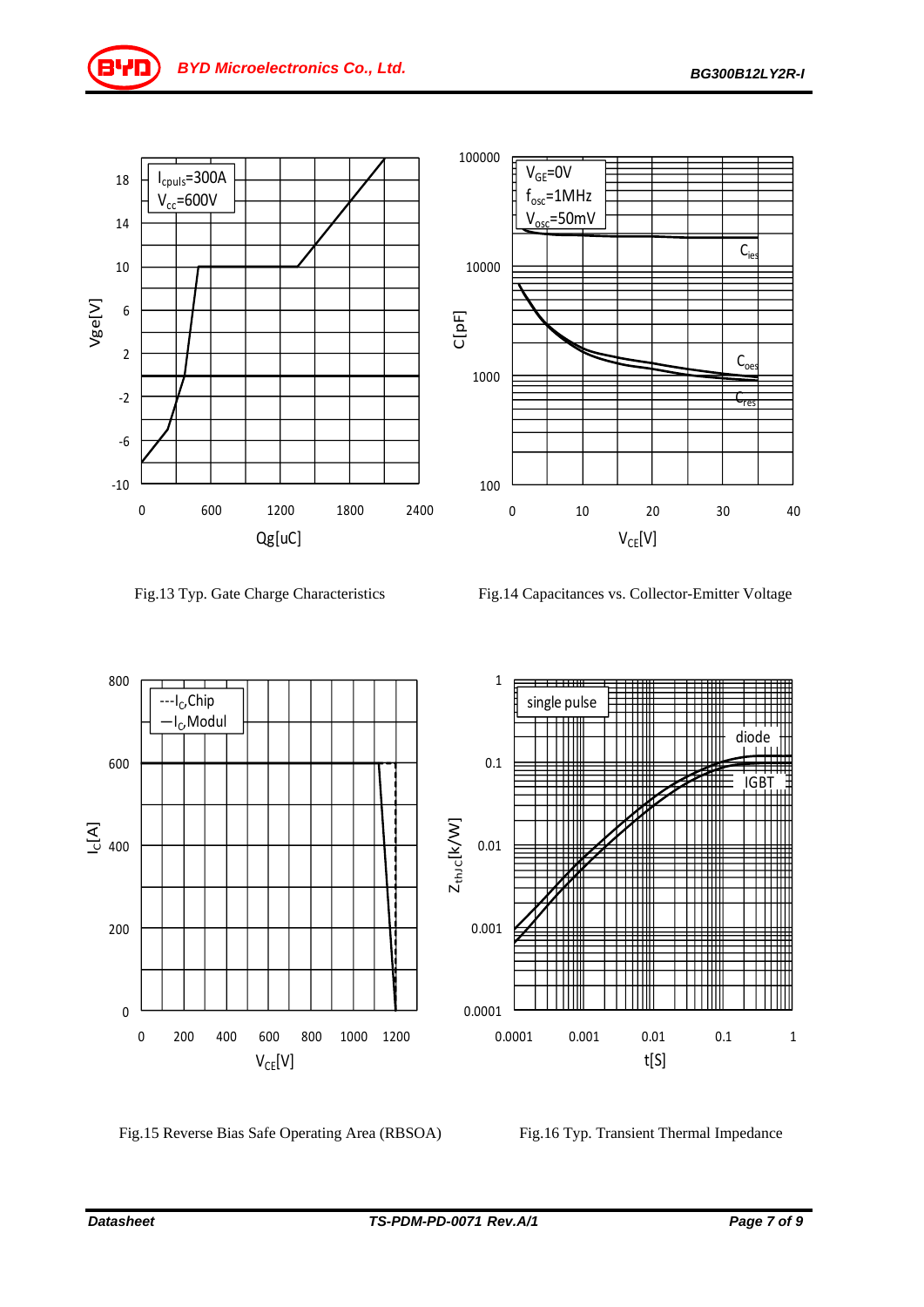## **Circuit Diagram**



## **Package Outlines**

#### **Dimensions in mm**



## **Attached (recommended torque):**

- $M_S$ : (to heat sink M6) 3~6 Nm  $M_t$ : (to terminals M6) 2.5~5 Nm
	-